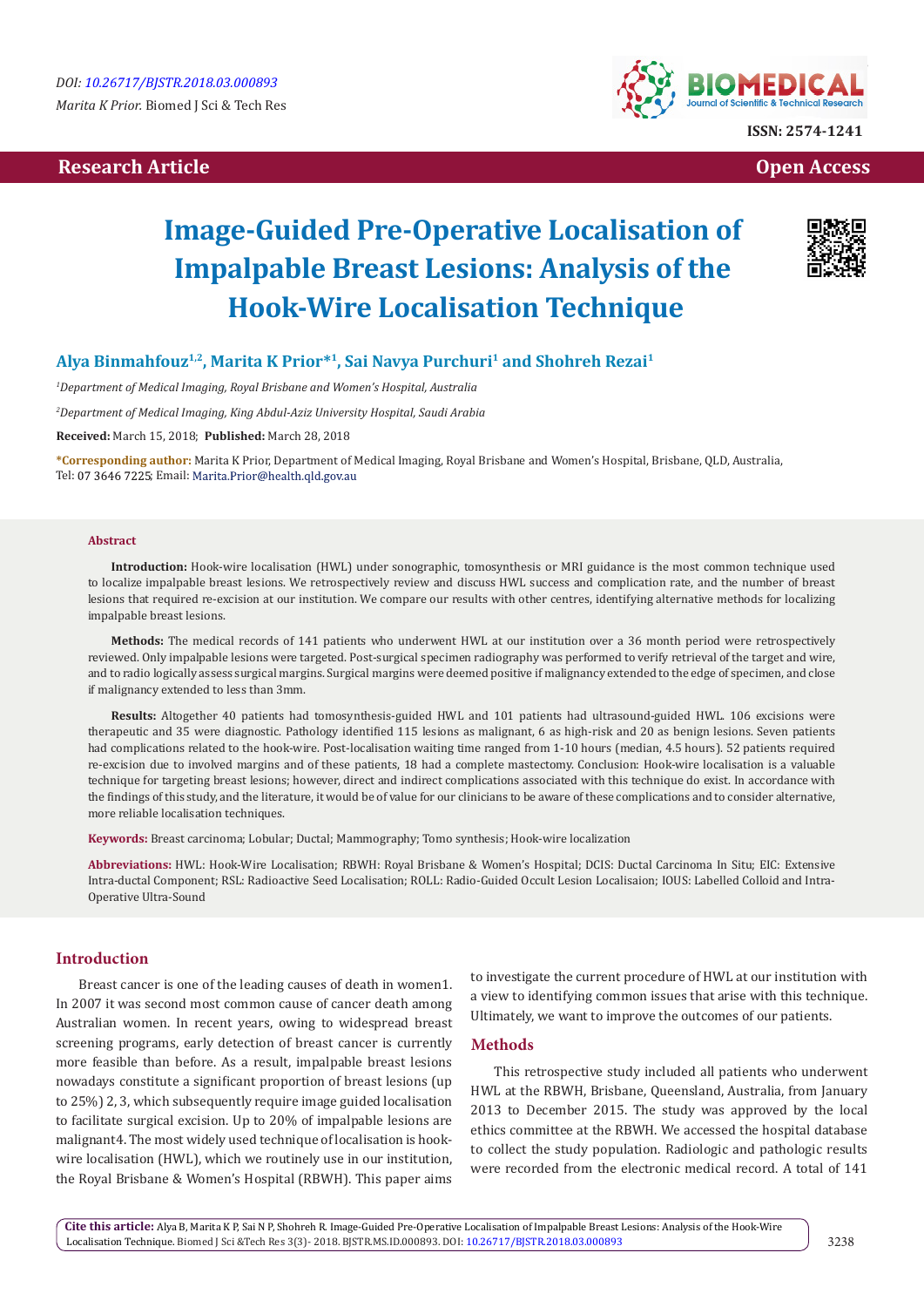pre-operatives HWL were performed using Hawkins TM III and D Wire (Breast Localization Needles by Argon Medical Devices). All targeted lesions were impalpable. Palpable lesions were excluded. We also excluded cases that were diagnosed in our institution but where the surgical procedures were performed at another centre. Cases that required re-excision but were performed at another centre were also excluded from our study. All HWL were performed on the day of surgery by five radiologists under either tomosynthesis (Figure 1) or ultrasound (Figure 2) guidance, according to the type of lesion localised. Post-localisation 2-view mammogram was performed to document position of the wire (see Supporting Information Figure 1). Post-surgical specimen radiography was performed to verify retrieval of the target and wire, and to radio logically assess surgical margins. Surgical margins were deemed positive if malignancy extended to the edge of specimen, and close if malignancy extended to less than 3 mm.



**Figure 1:** Tomo synthesis-guided hook-wire localisation of the left breast A) cranio-caudal and B) lateral views show localisation of a post biopsy marker clip at the upper outer quadrant.



**Figure 2:** Transverse grey scale ultrasound image shows hook-wire localisation of a solid mass in the right breast at 1 o'clock, 3 cm from the nipple.

## **Results**

Our study population included 141 females, between 31-82 years of age (mean age of 57 years). Of this cohort of female patients, 40 patients (28.3%) had tomosynthesis guided HWL, while 101 patients (71.6%) had ultrasound guided HWL. 106 excisions were therapeutic and 35 were diagnostic. 115/141 (81.5%) lesions were malignant, 6/141 (4.3%) were high-risk lesions, and 20/141 (14.1%) were benign lesions. Final histopathology results showed ductal carcinoma in situ (DCIS) in 27 patients, invasive ductal carcinoma (IDC) in 28 patients, DCIS and IDC in 39 patients, lobular cancer in 13 patients, mixed ductal and lobular cancer in 5 patients,

angiosarcoma in one patient, metaplastic carcinoma in 1 patient, and melanoma metastasis in 1 patient (Table 1) (**[Appendix](https://biomedres.us/pdfs/BJSTR.MS.ID.000893.Appendix.pdf)**). The targeted lesions varied among: 103 (73%) non-calcified masses, 24 (17%) clustered micro calcifications, 1 (0.7%) mass with calcifications, 1 (0.7%) architectural distortion, and 12 (8.5%) post biopsy marker clips (Table 2). On our initial imaging reports, 1/141 (0.7%) was reported as BI-RADS 6, 110/141 (78%) BI-RADS 5, 25/141 (17.7%) BI-RADS 4, and 5/141 (3.5%) BI-RADS 3.

**Table 1:** Malignant final histopathology diagnosis versus imaging-guided HWL.

| <b>Final Pathology</b><br><b>Diagnosis</b> | <b>Tomo</b><br>synthesis HWL | <b>Ultrasound</b><br><b>HWL</b> | Total $(\%)$ |
|--------------------------------------------|------------------------------|---------------------------------|--------------|
| <b>DCIS</b>                                | 21                           | 6                               | 27 (19%)     |
| <b>IDC</b>                                 | 1                            | 27                              | 28 (19.8%)   |
| DCIS and IDC                               | 9                            | 30                              | 39 (27.6%)   |
| Lobular cancer                             | 4                            | 9                               | 13(9.2%)     |
| Mixed ductal/<br>lobular cancer            | 2                            | 3                               | 5(3.5%)      |
| Angiosarcoma                               | $\theta$                     | 1                               | $1(0.7\%)$   |
| Metaplastic<br>carcinoma                   | 0                            | 1                               | $1(0.7\%)$   |
| Metastatic<br>Melanoma                     | 0                            | 1                               | $1(0.7\%)$   |

|                  |  |  |  | Table 2: Types of lesions identified upon diagnosing an |  |
|------------------|--|--|--|---------------------------------------------------------|--|
| impalpable mass. |  |  |  |                                                         |  |

|                                   | <b>Modality</b>          |                       |                              |
|-----------------------------------|--------------------------|-----------------------|------------------------------|
| <b>Lesion type</b>                | Tomosynthesis-<br>guided | Ultrasound-<br>guided | <b>Total</b><br>(percentage) |
| Non-calcified<br>mass             | 3                        | 100                   | 103 (73%)                    |
| Clustered micro<br>calcifications | 2.4                      | 0                     | 24 (17%)                     |
| Post-biopsy clip                  | 12                       | 0                     | 12 (8.5%)                    |
| Mass with<br>calcifications       | 1                        | 0                     | $1(0.7\%)$                   |
| Architectural<br>distortion       |                          |                       | $1(0.7\%)$                   |

Targeting was successful in 98.5%, as 2/141 lesions were missed during HWL. 7/141 (4.9%) patients had complications related to the wire, 4 (57.1%) of which were tomosynthesis guided, and 3 (42.9%) were ultrasound guided. Post localisation waiting time ranged from 1-10 hours with a median of 4.5 hours. No major surgical complications were reported. 52/141 (36.9%) patients had re-excision due to involved margins, 35/52 (67.3%) were ultrasound guided and 17/52 (32.7%) were tomosynthesis guided (see Supporting Information Table 1). 51/52 (98%) had further malignancy in re-excision, and only 1 patient had fibrocystic changes in the final histopathologic examination, with solid mass on ultrasound which was thought discordant with imaging findings, as such she elected to repeat the excision to exclude a missed tumor; the final re-excision histopathology showed no malignancy. Out of 52 patients, 18 underwent mastectomy for involved margins.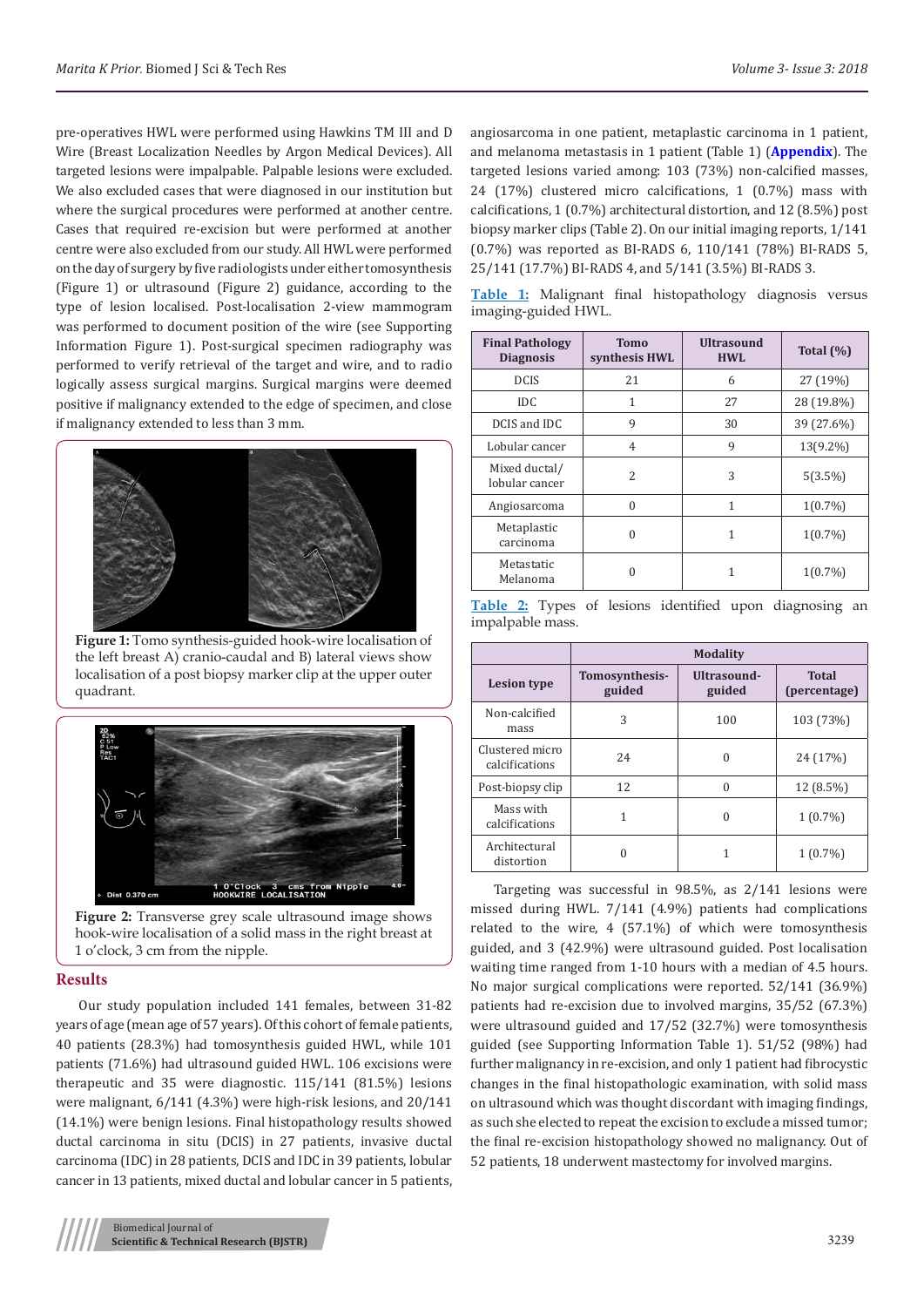Of the 7 patients who had wire-related complications, 6 had malignant final diagnosis, and 1 had a benign diagnosis. 3 underwent localisation of solid masses, 2 micro calcifications, and 2 marker clips. The maximum waiting time for these patients was 9 hours, and minimum waiting time was 4 hours. 4 patients experienced displacement/ dislodgement of the wire during postlocalisation mammography necessitating insertion of a second wire, 1 patient encountered deviation of the wire by scar tissue, 1 patient had an attempt of clip localisation under ultrasound guidance which missed the clip, that was subsequently correctly localised under tomosynthesis guidance, and 1 patient had Intraoperative dislodgement of the wire (Table 3). In the present study, the radiologic-pathologic discordance rate was 3.5%. 3 lesions were categorized as BI-RADS 4 due to suspicious calcifications on mammography, with final histopathologic diagnosis revealed fibrocystic changes (FCC); and 2 lesions were categorized as BI-RADS 5 due to highly suspicious solid mass on sonography with final histopathologic diagnosis of FCC.

**Table 3:** Hook-wire related complications and the associated waiting time.

| Hook-wire related complications    | <b>Waiting time</b> |
|------------------------------------|---------------------|
| 1. HW inadequately placed          | 5 hours             |
| 2. HWL deviated due to scar tissue | 4 hours             |
| 3. HW dislodged                    | 6 hours             |
| 4. HW misplaced next to clip       | 9 hours             |
| 5. HW dislodged                    | 9 hours             |
| 6. HW retracted                    | 5.5 hours           |
| 7. HW dislodged during surgery     | 4 hours             |

\*Statistical analysis of this table indicated that there was a probability that HW-related complication was attributable to the length of the waiting time (p-value 0.03).

#### **Discussion**

HWL is considered by far the most popular and routinely used technique for localizing impalpable breast lesions, as well as, suspicious impalpable axillary lymph nodes. Our results show that 141 patients had a pre-operative hook-wire inserted to localize breast lesions at the RBWH over a three-year period. While the ages of these patients ranged from 31 years to 82 years, 93% of the patient cohort were above the age of 40 which is consistent with the age of women deemed 'at higher risk' of developing breast neoplasms as stated by the Breast Cancer in Australia Report of 20121. Accurate localisation of these lesions is paramount to ensuring the best possible outcomes for these patients. Radiological grading of the lesions, using the BI-RADS scale, indicated that 136 patients had either suspicious or highly suspicious lesions signifying the importance of accurately localizing the lesion, expedient excision and achieving clear margins. Over a third of our patient cohort (36.9%) required re-excision due to involved margins. This percentage appears to be in a similar range to other hospitals.

At the Royal Perth Hospital in 2009, researchers found that 30% of the patient cohort receiving HWL for impalpable breast lesions required re-excision due to involved margins5. The researchers were able to explain that at least 11% of that cohort required re-excision due to both the radiologist and the surgeon underestimating the size of the tumour. There was the suggestion, however, that the remaining patients requiring re-excision might have done so due to the HWL technique although this would be difficult to validate. Other reported non-technical factors that increase risk of involved surgical margins include youth, small breast, diagnostic surgical biopsy, impalpable tumor, ductal carcinoma in situ (DCIS) or extensive intra-ductal component (EIC), use of adjuvant chemotherapy, large tumor size, and lobular histology6, 8. Pre-operative MRI examination is performed at some centres to evaluate full extent of tumor.

In this study 4.9% of the patients had a significant complication that was directly attributable to the HWL technique. These complications predominantly involved dislodgment of the wire during pre-operative waiting time. This period of time has been cited as a significant drawback of the HWL technique7, 9; the longer the patient waits, the greater the chance that the hook-wire becomes dislodged. We identified that all of the patients who had a wire that became dislodged had a significantly long waiting period (Table 3). Statistical analysis showed that the waiting time most likely contributed to the HW-related complication (p-value 0.03). Well known drawbacks of HWL include difficulty of placement in dense breasts, displacement of the wire during mammographic or surgical manipulation, excessive excision of normal breast tissue, minimal risk of pneumothorax related to wire migration, and patient's inconvenience with wire protruding out of the breast4, 7,9. Although rare, a case of wire migration into the supraclavicular fossa terminating in the posterior muscles of the neck was reported in AJR in 198810.



**Figure 3:** Post localisation lateral mammogram of the right breast show a hook-wire retracted into the breast and lodged into the pectoral muscle.

A similar incident occurred at our institution whereby a wire completely retracted into the pectoral muscle of a patient with a deeply situated lesion against the chest wall; no wire was visible outside the skin (Figures 3 & 4), complicating the surgical excision. Furthermore, the site of skin entry for the wire is not always consistent with the site of skin entry for the surgeon's incision, which may limit the surgeon's approach11. Finally, wire placement is done on the day of surgery, which may potentially cause conflicts between theatre and radiology schedules11. Consequently, alternative techniques have been developed, validated and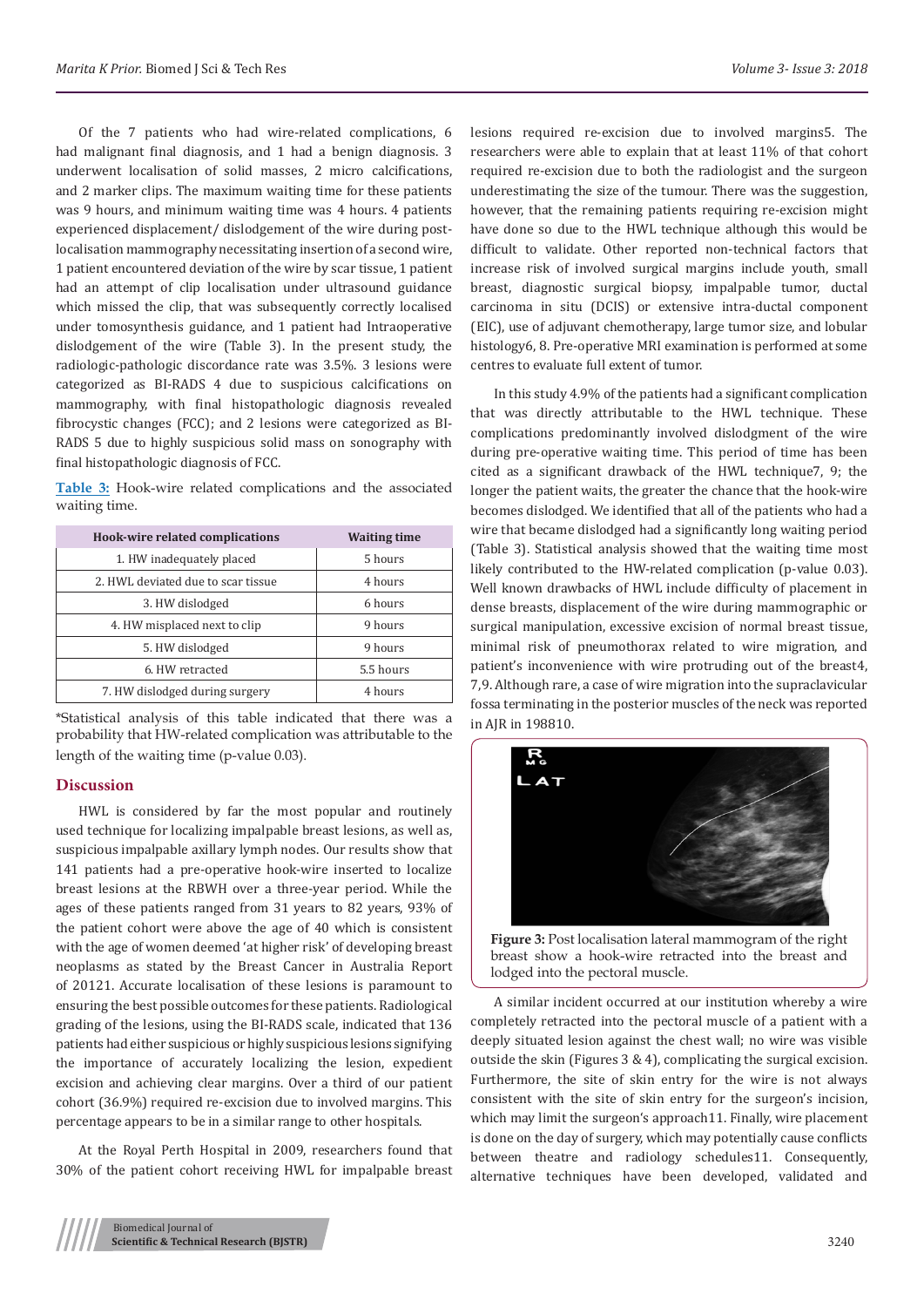proven to be superior to HWL. Techniques such as radioactive seed localisation (RSL) using 125I titanium seeds provide precise localisation, reduced procedure and operation time, improved rate of clear margins with reduced excision of healthy breast tissue, and higher acceptability by patients, surgeons, radiologists, and pathologists2-5, 11. Moreover, RSL performed more than one day in advance to surgery offers flexibility in scheduling localisation procedures and surgery, in addition to technical ease of post localisation mammograms without interference of wires. It can be performed at the same time as sentinel lymph node biopsy.



**Figure 4:** Frontal (A) and lateral (B) chest x-ray show a hook-wire (arrows) retracted into the right breast.



Pathologists agree that sectioning of specimens and seed retrieval is technically easier than wires5. More importantly, the radiation dose to the patient, the public, and the medical team has been proved to be well below the permitted annual dose limit (1.5 versus 150 mSv)3 and comparable to radiation dose in HWL11. This radio-guided localisation technique is widely used in the USA and Netherlands, and has recently been implemented in Western Australia12. A few adverse effects associated with RSL have been reported: intra-ductal dissemination of seed in intra-ductal lesions, and radiation down scatter from peri-areolar injection for SLN localisation hindering localisation of peri-areolar lesions. Occasionally the seed may stick to the tip of needle during deployment and may pull back with needle withdrawal, which is easily overcome by rotating the needle before withdrawal5.

Radio-guided occult lesion localisaion (ROLL) using 99mTclabelled colloid, and intra-operative ultrasound (IOUS) have been described as well, but neither have been readily accepted as common practice due to a number of associated shortcomings: short half-life of 99mTc precludes localisation in advance to surgery, difficulty of post-localisation confirmatory mammography because of nonopaque nature of colloid, and tracer diffusion away from injection site which decrease localisation accuracy5. Conversely, IOUS cannot be used for sonographically occult lesions, besides it requires trained surgeons and easy access to a portable US machine5.

## **Conclusion**

While HWL is the most commonly used technique to localize impalpable breast lesions for surgery, this paper has identified significant complications as well as some limitations to surgical procedure. In our study the complications that could be directly attributed to the HWL technique was 4.9%, however, a far higher percentage of our patients required re-excision which might indirectly be attributed to this technique. We also found that rate of complication increases when the wait time for surgery is longer. It is the aim of our institution to have no complications and to significantly reduce the number of patients that require reexcision. In accordance with previously published studies, radioguided occult lesion localisation using 125I seeds is a valuable and effective alternative to HWL which would reduce or eliminate some of the complications associated with wire localisation and improve surgical outcome.

#### **References**

- 1. (2012) Australian Institute of Health and Welfare & Cancer Australia. Breast Cancer in Australia: an overview. Cancer series 71(67): AIHW, Canberra, Australia.
- 2. [Gray RJ, Pockaj BA, Karstaedt PJ, Roarke MC \(2004\) Radioactive seed](https://www.ncbi.nlm.nih.gov/pubmed/15474429) [localization of nonpalpable breast lesions is better than wire localization.](https://www.ncbi.nlm.nih.gov/pubmed/15474429) [Am J Surg 188\(4\): 377-380.](https://www.ncbi.nlm.nih.gov/pubmed/15474429)
- 3. [Taylor DB, Bourke AG, Westcott E, Burrage J, Latham B, et al. \(2015\)](https://www.ncbi.nlm.nih.gov/pubmed/25871837) [Radioguided occult lesion localisation using iodine-125 seeds \('ROLLIS'\)](https://www.ncbi.nlm.nih.gov/pubmed/25871837) [for removal of impalpable breast lesions: First Australian experience. J](https://www.ncbi.nlm.nih.gov/pubmed/25871837) [Med Imaging Radiat Oncol 59\(4\): 411-420.](https://www.ncbi.nlm.nih.gov/pubmed/25871837)
- 4. [Chu TY, Lui CY, Hung WK, Kei SK, Choi CL, et al. \(2010\) Localisation of](https://www.ncbi.nlm.nih.gov/pubmed/20890001) [occult breast lesion: a comparative analysis of hook-wire and radio](https://www.ncbi.nlm.nih.gov/pubmed/20890001)[guided procedures. Hong Kong Med J 16\(5\): 367-372.](https://www.ncbi.nlm.nih.gov/pubmed/20890001)
- 5. [Davis PS, Wechsler RJ, Feig SA, March DE \(1988\) Migration of breast](https://www.ncbi.nlm.nih.gov/pubmed/3279733) [biopsy localization wire. AJR Am J Roentgenol 150\(4\): 787-788.](https://www.ncbi.nlm.nih.gov/pubmed/3279733)
- 6. [Ocal K, Dag A, Turkmenoglu O, Gunay EC, Yucel E, et al. \(2011\) Radio](https://www.ncbi.nlm.nih.gov/pubmed/21808866/)[guided occult lesion localization versus wire-guided localization for](https://www.ncbi.nlm.nih.gov/pubmed/21808866/) [non-palpable breast lesions: randomized controlled trial. Clinics 66\(6\):](https://www.ncbi.nlm.nih.gov/pubmed/21808866/) [1003-1007.](https://www.ncbi.nlm.nih.gov/pubmed/21808866/)
- 7. [Dauer LT, Thornton C, Miodownik D, Boylan D, Holahan B, et al. \(2013\)](https://www.ncbi.nlm.nih.gov/pubmed/23982612) Radioactive seed localization with [125I for non-palpable lesions prior to](https://www.ncbi.nlm.nih.gov/pubmed/23982612) [breast lumpectomy and/or excisional biopsy: methodology, safety, and](https://www.ncbi.nlm.nih.gov/pubmed/23982612) [experience of initial year. Health Phys 105\(4\): 356-365.](https://www.ncbi.nlm.nih.gov/pubmed/23982612)
- 8. [Jackson L, Bourke AG, AbdulAziz F, Taylor D \(2014\) Radioactive seed](http://casereports.bmj.com/content/2014/bcr-2013-203267.abstract) [localisation to guide removal of impalpable lymph nodes \(Radioguided](http://casereports.bmj.com/content/2014/bcr-2013-203267.abstract) [Occult Lesion Localisation using Iodine-125 seeds, "ROLLIS"\). BMJ Case](http://casereports.bmj.com/content/2014/bcr-2013-203267.abstract) [Reports.](http://casereports.bmj.com/content/2014/bcr-2013-203267.abstract)
- 9. [Jung W, Kang E, Kim SM, Kim D, Hwang Y, et al. \(2012\) Factors Associated](https://www.ncbi.nlm.nih.gov/pubmed/23346170/) [with Re-excision after Breast-Conserving Surgery for Early-Stage Breast](https://www.ncbi.nlm.nih.gov/pubmed/23346170/) [Cancer. J Breast Cancer 15\(4\): 412-419.](https://www.ncbi.nlm.nih.gov/pubmed/23346170/)
- 10. [Jacobs L \(2008\) Positive Margins: The Challenge Continues for Breast](https://www.ncbi.nlm.nih.gov/pubmed/18320287/) [Surgeons. Ann Surg Oncol 15\(5\): 1271-1272.](https://www.ncbi.nlm.nih.gov/pubmed/18320287/)
- 11. [Rovera F, Frattini F, Marelli M, Corben AD, Vanoli C, et al. \(2008\) Radio](https://www.ncbi.nlm.nih.gov/pubmed/21808866/)[guided occult lesion localization versus wire-guided localization in](https://www.ncbi.nlm.nih.gov/pubmed/21808866/) [non-palpable breast lesions. International Journal of Surgery 6\(6\):](https://www.ncbi.nlm.nih.gov/pubmed/21808866/) S<sub>101</sub>-S<sub>103</sub>.